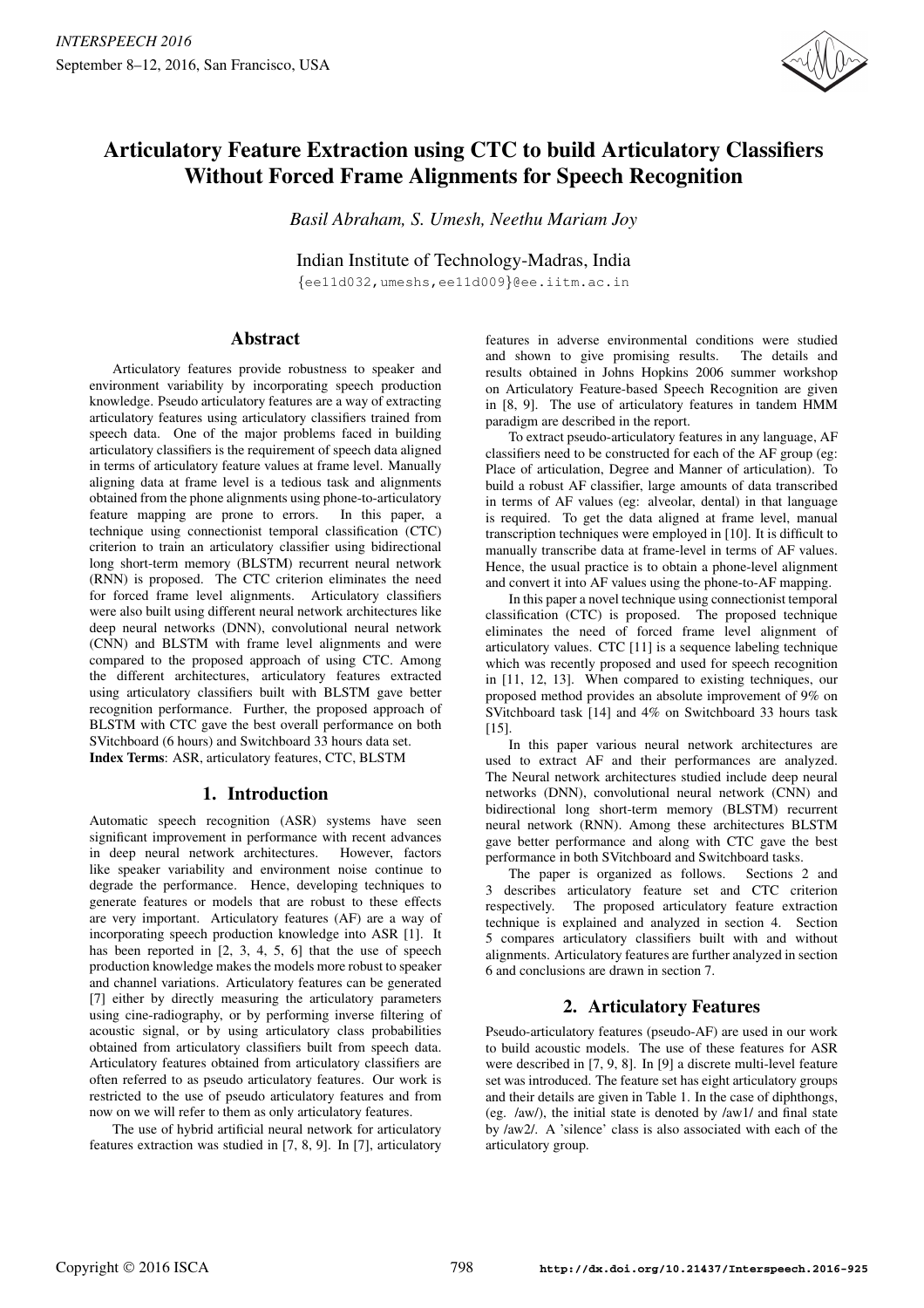

Figure 1: Building "Place" Articulatory Classifier

| Group                | Card-<br>inality | Feature values                                                                                                                            |
|----------------------|------------------|-------------------------------------------------------------------------------------------------------------------------------------------|
| Place                | 10               | alveolar (ALV), dental (DEN), labial (LAB),<br>labio-dental (L-D), lateral (LAT), none,<br>post-alveolar (P-A), rhotic (RHO), velar (VEL) |
| Degree $&$<br>Manner | 6                | approximant (APP), closure (CLO), FLAP,<br>fricative (FRIC), vowel (VOW)                                                                  |
| Nasality             | 3                | $-$ , $+$                                                                                                                                 |
| Rounding             | 3                | $-$ , $+$                                                                                                                                 |
| <b>Glottal State</b> | 4                | aspirated (ASP), voiceless (VL), voiced (VOI)                                                                                             |
| Vowel shape          | 23               | aa, ae, ah, ao, aw1, aw2, ax, ay1, ay2, eh, er, ey,<br>$ey1, ey2, ih, iy, ow1, ow2, oy1, oy2, uh, uw, nil$                                |
| Height               | 8                | HIGH, LOW, MID, mid-high (MID-H),<br>mid-low (MID-L), very-high (VI), nil                                                                 |
| <b>Frontness</b>     | 7                | back (BK), front (FRT), MID, mid-back<br>(MID-B), mid-front (MID-F), nil                                                                  |

Table 1: Articulatory feature set

### 3. Connectionist Temporal Classifier (CTC)

CTC is a sequence labeling technique recently introduced for speech recognition [11, 12, 13]. It tries to find the best alignment between the input speech frames and output labels. The main concept behind CTC criterion is to interpret the network outputs as a probability distribution over all possible label sequences for a given input feature set. CTC uses a softmax layer to give posterior probabilities to all output symbols at each time step. In ASR, CTC uses phones as the output symbols along with an extra blank symbol to denote no-label at any time step. This is followed by many-to-one mapping which maps output labels to a label sequence without blank. This mapping removes blanks and any repeated labels in the output label sequence. CTC uses a forward-backward algorithm to sum over all possible alignments of output labels which can represent the target sequence.

## 4. Proposed Feature Extraction Technique

In this section, the steps involved in extracting articulatory features using articulatory classifiers built with CTC criterion is explained. These articulatory classifiers need to be trained for each of the AF group as given in Table 1. In previous works [8, 9], the articulatory classifiers were built using frame-level alignment of AF values corresponding to that AF group. In those works the frame-level alignment of AF values



Figure 2: Articulatory Feature Extractor

were generated manually using the procedures given in [10]. Another way to generate frame level AF value alignments is by converting the frame-level phone alignments using a phone-toarticulatory feature mapping in that language [7].

The efficacy of the articulatory features extracted depends on the quality of the articulatory classifiers. Hence the articulatory classifiers need to be built using error free framelevel alignments. Generating error free alignment manually is a difficult task. In this paper, a technique to generate articulatory classifiers without forced-frame level alignments is proposed. The proposed technique uses CTC criterion to build a BLSTM articulatory classifier. The CTC criterion avoids the requirement of frame alignments. The steps involved in proposed method are as follows:

Algorithm 1: Steps Involved in Articulatory Feature Extraction

- 1. Convert the train transcription in terms of phones to AF values using phone-to-AF mapping in the language as shown in Figure 1.
- 2. Train BLSTM classifiers with CTC criterion from transcription obtained in step 1 with AF values and an extra blank symbol (BLANK).
- 3. For both train and test data, extract the posterior features from each of the AF-BLSTM articulatory classifier.
- 4. Apply logarithm to expand the dynamic range as shown in Figure 2.
- 5. Concatenate the output features from all the AF-BLSTM classifiers as shown in Figure 2 to get the articulatory features.

Figure 3 shows the comparison of AF value probabilities for the articulatory group "Place" obtained from BLSTM classifier built with CTC and frame-level alignment. The same utterance as shown in Figure 1 was used for the analysis. From Figure 3, it can be seen that the output labels of CTC classifier follows the target sequence closely compared to frame-level classifier. BLSTM classifier using frame alignments had many cases of misclassification compared to BLSTM-CTC. This supports our claim that articulatory classifier built with CTC performs superior to the ones trained on frame alignments. As seen in Figure 3, P-A is very poor when using frame alignments.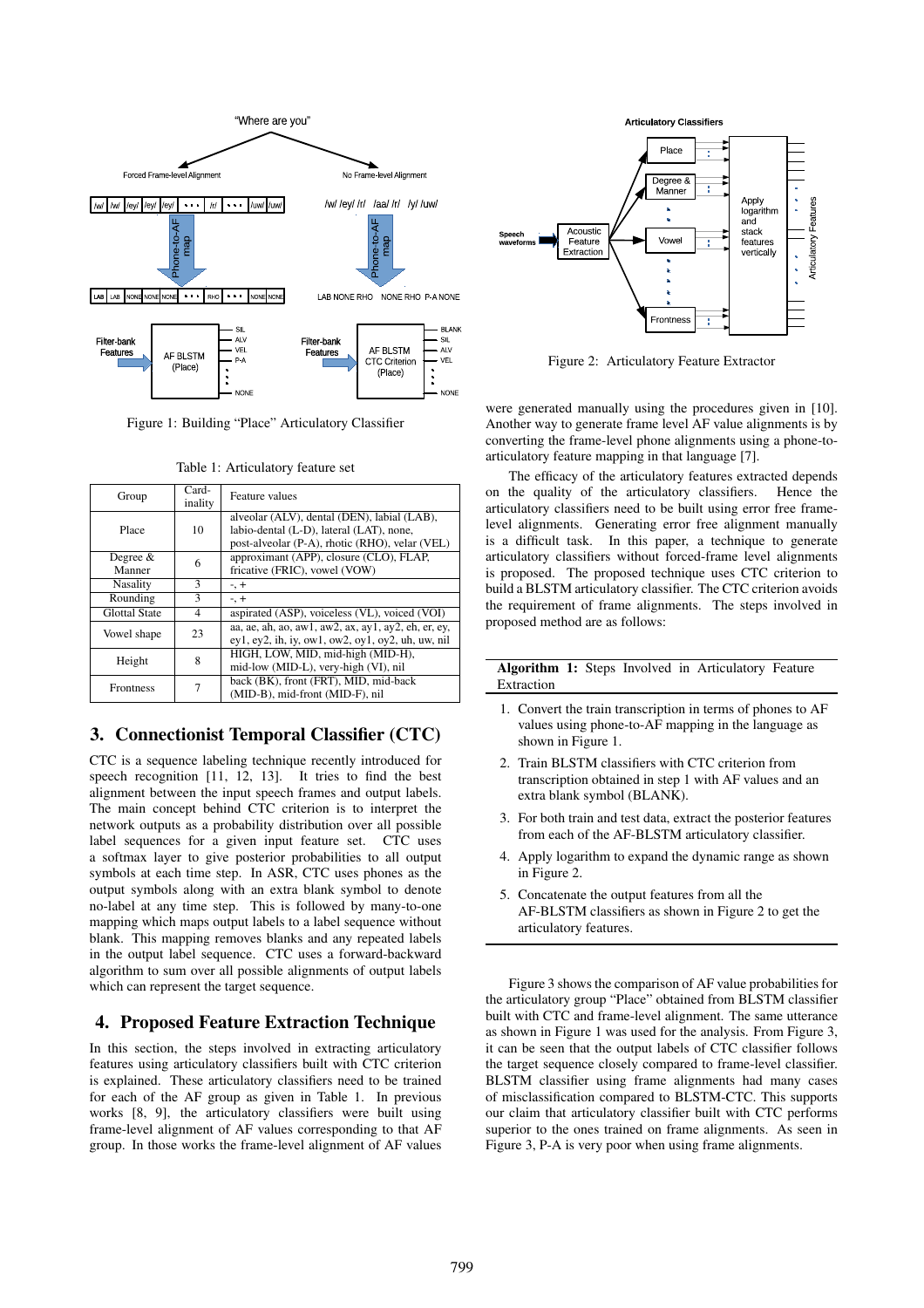

Figure 3: Analysis of "Place" Articulatory Features Extracted with CTC and Frame-level alignments

# 5. Comparison of various Networks for AF classifier using Frame Alignments and CTC

In this section, we perform a detailed analysis on the effectiveness of different neural network architectures for building articulatory classifiers. The analysis was performed for the architectures like DNN, CNN and BLSTM. The BLSTM was built using both, cross-entropy criterion with frame alignments and CTC criterion without any frame alignments. The DNN and CNN were built using frame level alignments. Articulatory classifiers using frame level alignments were built using Kaldi toolkit [16] and the BLSTM with CTC criterion was built with EESEN toolkit [17] based on Kaldi toolkit. The articulatory classifiers (for Degree, Place, etc.,) were built with 110 hours of Switchboard database. In each of articulatory classifiers the output targets are the corresponding AF values in that AF group. The configurations for the different neural network architectures are given below:

- AF-DNN was trained with 3 layers and 1024 nodes in each layer for Nasality, Rounding and Glottal classifiers and rest of the articulatory classifiers had 2048 nodes. AF-DNN was trained with restricted Boltzmann machine (RBM) pretraining followed by DNN training.
- AF-CNN was trained with 2 layers and 1024 nodes in each layer for all the classifiers. The CNN used a covolutional window of size 8. Pooling layer window was of size 3 and no overlapping of pooling window was allowed. The CNN layers had 128 feature maps in the first layer and 256 feature maps in the second layer.
- AF-CNN-DNN was trained with 2 layers of CNN followed by 4 layers of fully connected DNN layers. The CNN layers were trained in the same way as that in AF-CNN and the output layer was removed to generate the features for the DNN layers. The DNN layers were trained with 1024 nodes in each hidden layer.
- AF-BLSTM was trained with 2 layers and cell dimension of 256 for all articulatory classifiers.
- AF-BLSTM-CTC used the same configurations as that of AF-BLSTM and was trained using CTC objective function. AF values along with an extra blank symbol are used as output targets .

Now we compare the various articulatory features obtained above in terms of recognition performance (word error rate

Table 2: Performance Comparison (%WER) of AF Extracted using Different Neural Network Architectures for AF Classifiers in SVitchboard Corpus

| (a) Test Set           |       |                                   |                     |                           |                       |                               |  |
|------------------------|-------|-----------------------------------|---------------------|---------------------------|-----------------------|-------------------------------|--|
|                        |       | Classifiers built with Alignments | <b>CTC</b>          |                           |                       |                               |  |
| Acoustic<br>Model Type | MFCC  | $AF-$<br><b>DNN</b>               | $AF-$<br><b>CNN</b> | AF-<br>CNN-<br><b>DNN</b> | $AF-$<br><b>BLSTM</b> | $AF-$<br>BLSTM-<br><b>CTC</b> |  |
| Monophone              | 70.92 | 53.37                             | 51.5                | 47.54                     | 55.65                 | 55.25                         |  |
| Triphone               | 56.46 | 44.64                             | 43.41               | 43.67                     | 41.35                 | 42.78                         |  |
| LDA-MLLT               | 53.46 | 42.76                             | 44.16               | 41.99                     | 38.34                 | 32                            |  |
| <b>DNN</b>             | 44.66 | 37.43                             | 39.46               | 36.37                     | 33.95                 | 28.63                         |  |

|  | (b) Dev Set |  |
|--|-------------|--|
|--|-------------|--|

|                 |             | Classifiers built with Alignments | <b>CTC</b> |               |              |                 |
|-----------------|-------------|-----------------------------------|------------|---------------|--------------|-----------------|
| Acoustic        | <b>MFCC</b> | $AF-$                             | $AF-$      | $AF-$<br>CNN- | $AF-$        | $AF-$<br>BLSTM- |
| Model Type      |             | <b>DNN</b>                        | <b>CNN</b> | <b>DNN</b>    | <b>BLSTM</b> | <b>CTC</b>      |
| Monophone       | 70.39       | 53.17                             | 50.9       | 47.6          | 54.88        | 55.07           |
| Triphone        | 55.24       | 44.42                             | 42.12      | 43.26         | 39.89        | 43.46           |
| <b>LDA-MLLT</b> | 52.21       | 41.61                             | 43.03      | 41.24         | 37.46        | 32.54           |
| <b>DNN</b>      | 43.53       | 36.74                             | 38.99      | 36.12         | 33.31        | 29.03           |

(WER)). The next section discusses the experimental set-up and the databases used.

#### 5.1. Databases

The SVitchboard task [14] is commonly used for articulatory feature related works. It is a small vocabulary task defined using the subsets of Switchboard-1 corpus with words ranging from 10 to 500. The database is divided into 5 subsets denoted by letters A to E. In our experiments the subsets A, B and C were used for training, subset D as development set and subset E as the test set. The Switchboard-1 Release 2 telephone speech corpus (LDC97S62) [15] has 2400 two-sided telephone conversations among 543 speakers from all over the United States. Switchboard-1 database contains continuous conversational speech which was recorded in real time. In our experiment the 33 hour subset of Switchboard-1 database in Kaldi toolkit recipe [16] was used.

#### 5.2. Baseline Acoustic models

The baseline acoustic models were built with Mel frequency cepstral coefficients (MFCC) features. The recognition performance of baseline acoustic models are given in Table 3. The monophone model had 3 states for non-silence phones and 5 states for silence phones. For SVitchboard the triphone and linear discriminant analysis maximum likelihood linear transform (LDA-MLLT) models were built with 1300 context dependent states and 6 mixtures per state. The DNN was trained with 6 layers and 2048 nodes in each hidden layer. For Switchboard 33hr task the triphone and LDA-MLLT models were trained with 3200 context depend states and 10 mixtures per state. Switchboard 33hr task also used 6 layers and 2048 nodes for DNN training.

Now using each of the classifiers the articulatory features are extracted for SVitchboard database as shown in Figure 2. Acoustic models are built using the extracted features from each of the neural network architecture and the results are given in Table 2. Monophone and triphone models are built over AF with its delta and acceleration coefficients. LDA-MLLT model was built by splicing AF over 7 frames and projecting down to 40 dimension.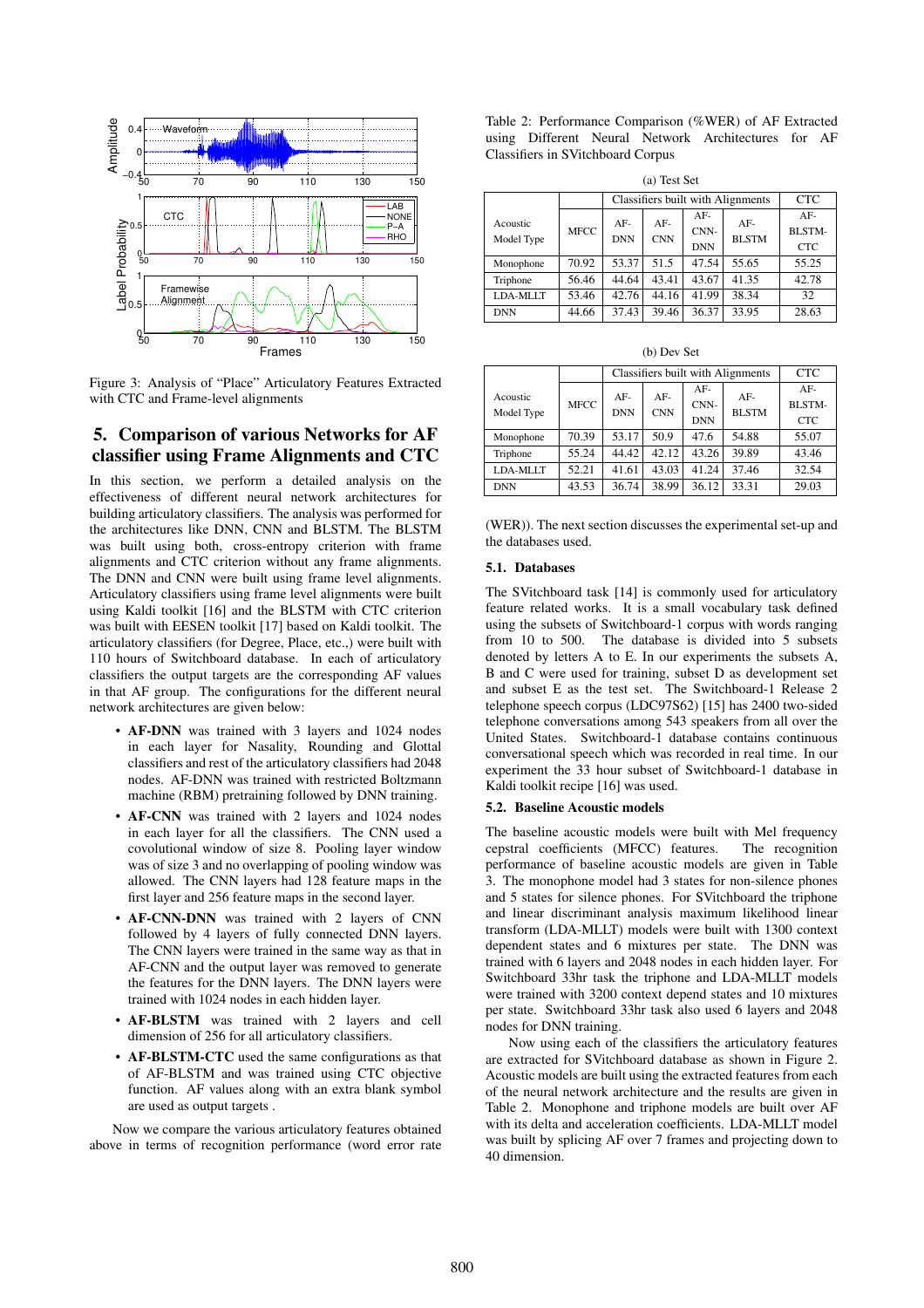|            | SVitchboard |       |                 |             |       |        |             | Switchboard 33 hours |        |  |
|------------|-------------|-------|-----------------|-------------|-------|--------|-------------|----------------------|--------|--|
| Model Type | Test Set    |       |                 | Dev Set     |       |        | Eval2000    |                      |        |  |
|            | <b>MFCC</b> | AF    | $AF-$<br>append | <b>MFCC</b> | AF    | AF-    | <b>MFCC</b> | AF                   | $AF-$  |  |
|            |             |       |                 |             |       | append |             |                      | append |  |
| Monophone  | 70.92       | 55.25 | 52.68           | 70.39       | 55.07 | 52.96  | 69.9        | 64.8                 | 39.9   |  |
| Triphone   | 56.46       | 42.78 | 35.42           | 55.24       | 43.46 | 34.17  | 45          | 52.6                 | 31.3   |  |
| LDA-MLLT   | 53.46       | 32    | 32.11           | 52.21       | 32.54 | 31.31  | 41.1        | 30.2                 | 28.7   |  |
| <b>DNN</b> | 44.66       | 28.63 | 28.14           | 43.53       | 29.03 | 27.67  | 31          | 27                   | 27.2   |  |

Table 3: Results in (%WER) for AF Extracted using AF Classifiers build with 110hr of Switch board using CTC criteria

#### 5.3. Results for Comparison

The recognition performance for the acoustic models built using AF extracted with different articulatory classifiers built from different neural network architectures are given in Table 2. The results confirm that the AF are superior to MFCC features. The efficacy of the articulatory classifiers built with frame alignments were measured from the frame classification accuracy obtained in training and cross-validation set. It was found that AF-BLSTM and AF-CNN-DNN gave best results compared to other neural network architectures. AF-BLSTM had better classification accuracy for AF groups like Place and Vowel over AF-CNN-DNN. Since, AF groups Place and Vowel occupy the major portion of coefficients in AF, this resulted in AF-BLSTM giving superior performance. AF-BLSTM-CTC gives token accuracy which cannot be directly compared with frame classification accuracy but the performance of BLSTM-RNN and the CTC criterion makes the AF-BLSTM-CTC the best articulatory classifier. To summarize, from Table 2, it is clear that the among the various architectures using frame-level alignments, BLSTM gave the best recognition performance. Further, for the same BLSTM network using CTC gave significant improvements over using frame-level alignments.

# 6. Analysis of Articulatory Features

Since BLSTM-CTC classifiers generated the best articulatory features, in all subsequent analysis we will use these as the AF features. We investigate the efficacy of AF as stand alone features and also when appended with the conventional 39 dimension MFCC features (including delta and acceleration coefficients). For the second case where AF are appended with MFCC features, we apply PCA on the original 49-dimensional AF feature and reduce it to 40 dimension. The 40 dimensional AF are then appended with 39 dimensional MFCC features. The monophone and triphone models were built with these features and LDA-MLLT model was built with LDA features obtained by splicing the appended features over 3 frames and projecting down to 40 dimension. In both experiments the DNN models were built with the LDA features obtained from the corresponding articulatory features.

#### 6.1. Results of Analysis

The results for the experiments with AF as stand alone and appended with MFCC for SVitchboard and Switchboard 33 hours task are given in Table 3. Results in Table 3 shows that AF perform better than MFCC features and when appended with MFCC features they give similar or better performance than when used alone. The AF gave an absolute improvement of 16% in SVitchboard and 4% in Switchboard 33 hours task in DNN acoustic model over LDA features. The AF seems to be giving better improvements in the case of low resource datasets, i.e. SVitchboard task.

#### 6.2. AF in context of Speaker Normalization

The AF extracted using articulatory classifiers give a discrete set of feature values which are invariant across speakers. Hence, AF are robust to speaker variations. We investigate this property and compare it to conventional feature space maximum likelihood linear regression (fMLLR) normalization. From Table 4, it can be seen that AF alone provides performance comparable to fMLLR, indicating that they are inherently robust to speaker variations. Further a DNN model was built by appending the fMLLR features to the AF which yielded better performance. This indicates that both features carry some complementary information which improved the results when appended.

Table 4: Results of AF in Comparison with fMLLR Features for Switchboard 33 hours task

| Model<br>Type | LDA-<br>MLLT | fMI J.R | AF    | $fMIJ.R+AF$ |
|---------------|--------------|---------|-------|-------------|
| DNN           | 31.00        | 27.30   | 27.00 | 26.10       |

# 7. Conclusion

In this paper, a novel technique to build articulatory classifiers using CTC criterion was proposed. The proposed technique eliminates the requirement of frame-level alignments for training articulatory classifiers. The articulatory features extracted using the proposed technique gave a relative important of 36% for SVitchboard task and 13% for Switchboard 33 hours task over the conventional MFCC features. In this paper, a detailed comparison was performed between the proposed technique and the other methods that use frame level alignments. The comparison showed that articulatory classifiers built with BLSTM with CTC criterion gave relative improvement of 12% over the BLSTM with frame alignments.

# 8. Acknowledgements

We thank Simon King for providing us with the SVitchboard database for our experiments.